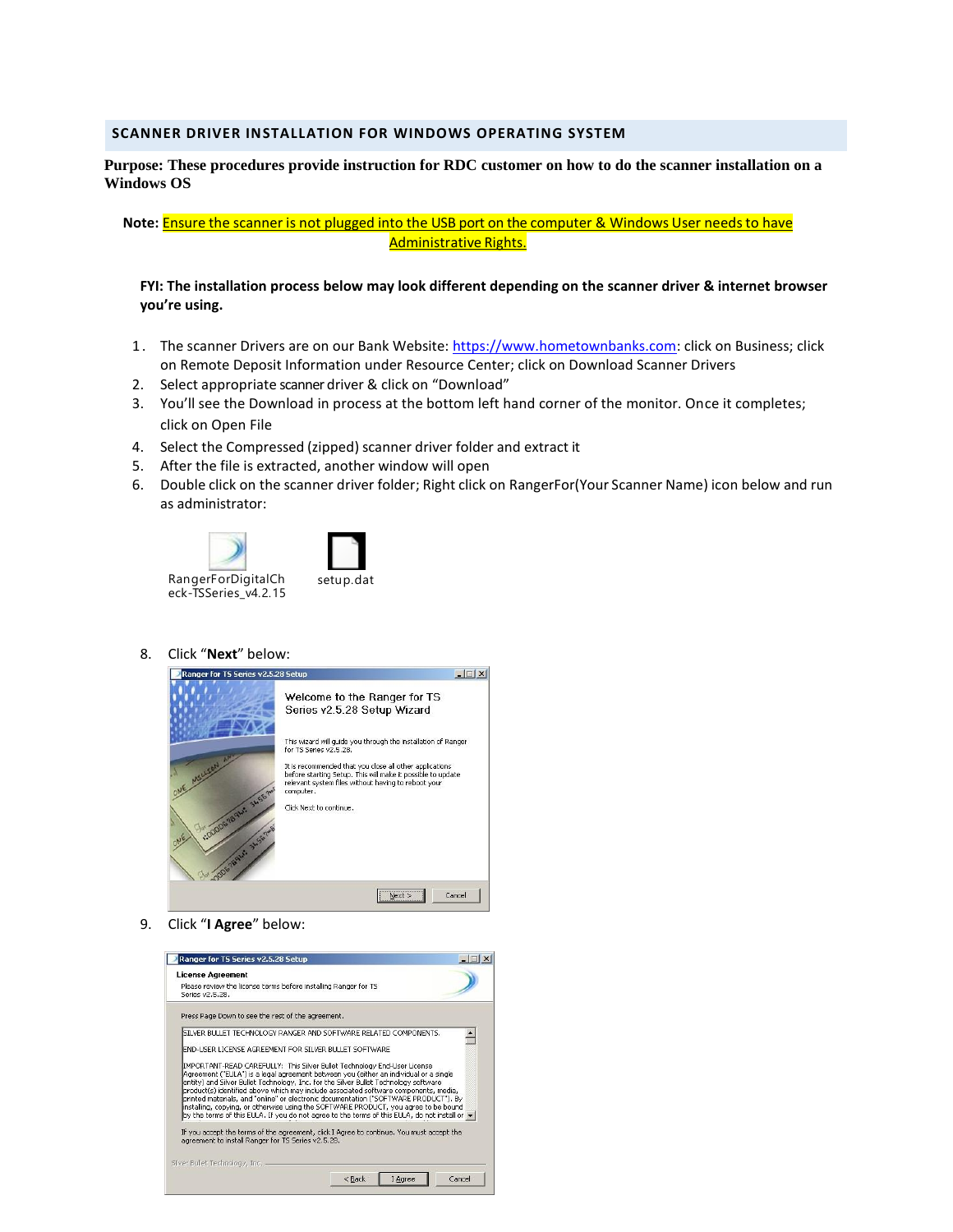#### 10. Click "**Install**" below:



11. Click "**Finish**" below:

| Ranger for DigitalCheck v4.2.15.0-1.3.0.1 Setup          |                                                                                                                                                                         |                  |
|----------------------------------------------------------|-------------------------------------------------------------------------------------------------------------------------------------------------------------------------|------------------|
|                                                          | <b>Completing the Ranger for</b><br>DigitalCheck v4.2.15.0-1.3.0.1 Setup<br>Wizard<br>Ranger for DigitalCheck v4.2.15.0-1.3.0.1 has been installed<br>on your computer. |                  |
| CODOGRAFI 3LSS 700<br>$S^{\alpha}$<br>10000 Blue 31567-8 | Click Finish to close this wizard.                                                                                                                                      |                  |
|                                                          | $<$ Back                                                                                                                                                                | Cancel<br>Finish |

 13. If using Chrome, Firefox, or Edge browsers you will need to install the RangerRemote application. Please see instructions listed below:

### **Install RangerRemote for Chrome, Firefox, or Edge browsers:**

Merchants using Windows workstations only: Complete steps 1 through 4 to install RangerRemote for compatibility in Chrome, Firefox and Edge browsers.

**1.** The RangerRemote application is on our Bank Website: https://www.hometownbanks.com: click on Business; click on Remote Deposit Information; click on Download Scanner Drivers; click on Download next to Fiserv\_SHIP\_RangerRemoteSC\_v1.4.2.1.exe; You'll see the Download in process at the bottom left hand corner of the monitor; once this is completed, click on Open File; Select the Compressed (zipped) RangerRemote Application & click on Extract All; Click on Extract. Once extracted, right click on the application and choose **Run as administrator**.



2. Fiserv Installation wizard appears, select **Install** to begin.